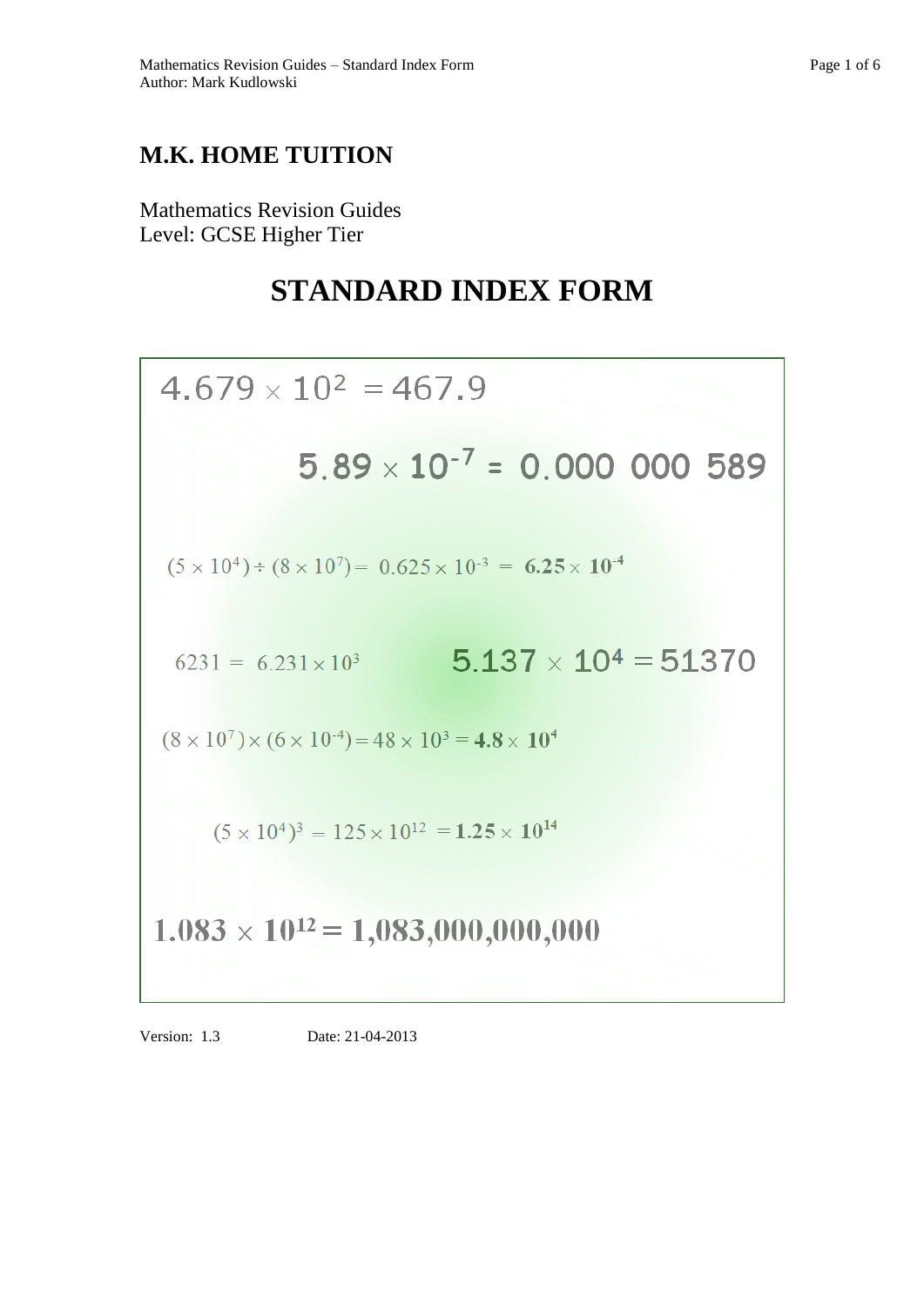# **STANDARD INDEX FORM**

This is another name for the 'scientific notation' form as displayed on calculators, when very large or very small numbers are involved.

Examples of such displays (on old calculators) are  $2.45$   $^{\text{E+07}}$  and  $3.16$   $^{\text{E-08}}$  .

Most modern calculators display in the correct form of  $2.45 \times 10^{+07}$  and  $3.16 \times 10^{-08}$  .

These numbers consist of two parts: a number greater than or equal to 1 but less than 10, and an **exponent**. The exponent is the power of 10 by which the number on the left is multiplied.

Thus 
$$
2.45^{E+07}
$$
 actually means  $2.45 \times 10^7$  and  $3.16^{E-08}$  means  $3.16 \times 10^{-8}$ .

Note that  $-5.42 \times 10^6$  is a negative number, but has a positive exponent, so is greater than 10 in size.

A positive exponent denotes a number whose size is greater than or equal to 10; a zero exponent a number greater than or equal to 1, but less than ten, and a negative exponent a number whose size is less than 1.

Note that  $-5.42 \times 10^6$  is a negative number, but has a positive exponent, so is greater than 10 in size.

#### **Converting a number from regular notation to standard form.**

To convert a large number into standard form, write it out in full, and count the number of places the decimal point must be moved to the **left** until we have one non-zero digit to the left of the decimal point. That number of places becomes the **positive** exponent.

 $2614.3 = 2.6143 \times 10^3$  (decimal point moved 3 places to the left).  $597000 = 5.97 \times 10^5$  (assumed final decimal point moved 5 places to the left).

**Example (1):** The distance from the Earth to the Sun is given as  $149,600,000$  km. Express this distance in standard form in kilometres.

By assuming a decimal point at the end of the number 149,600,000 we find that we need to move it 8 places to the left until we have 1.496 in the number part.

We moved the decimal point 8 places, so the exponent is 8 and hence the standard form of 149600000 is  $1.496 \times 10^8$ .

To convert a small number into standard form, write it out in full, and count the number of places the decimal point must be moved to the **right** until we have one non-zero digit to the left of the decimal point. That number of places is the **negative** exponent.

 $0.0394 = 3.94 \times 10^{-2}$  (decimal point moved 2 places to the right).  $0.000000816 = 8.16 \times 10^{-7}$  (decimal point moved 7 places to the right).

**Example (2):** The mass of the Earth is 0.00000309 times that of the Sun. Express this number in standard form.

We need to move the decimal point six places to the right until we have 3.09 in the number part, and thus the standard form of  $0.00000309$  is  $3.09 \times 10^{-6}$ .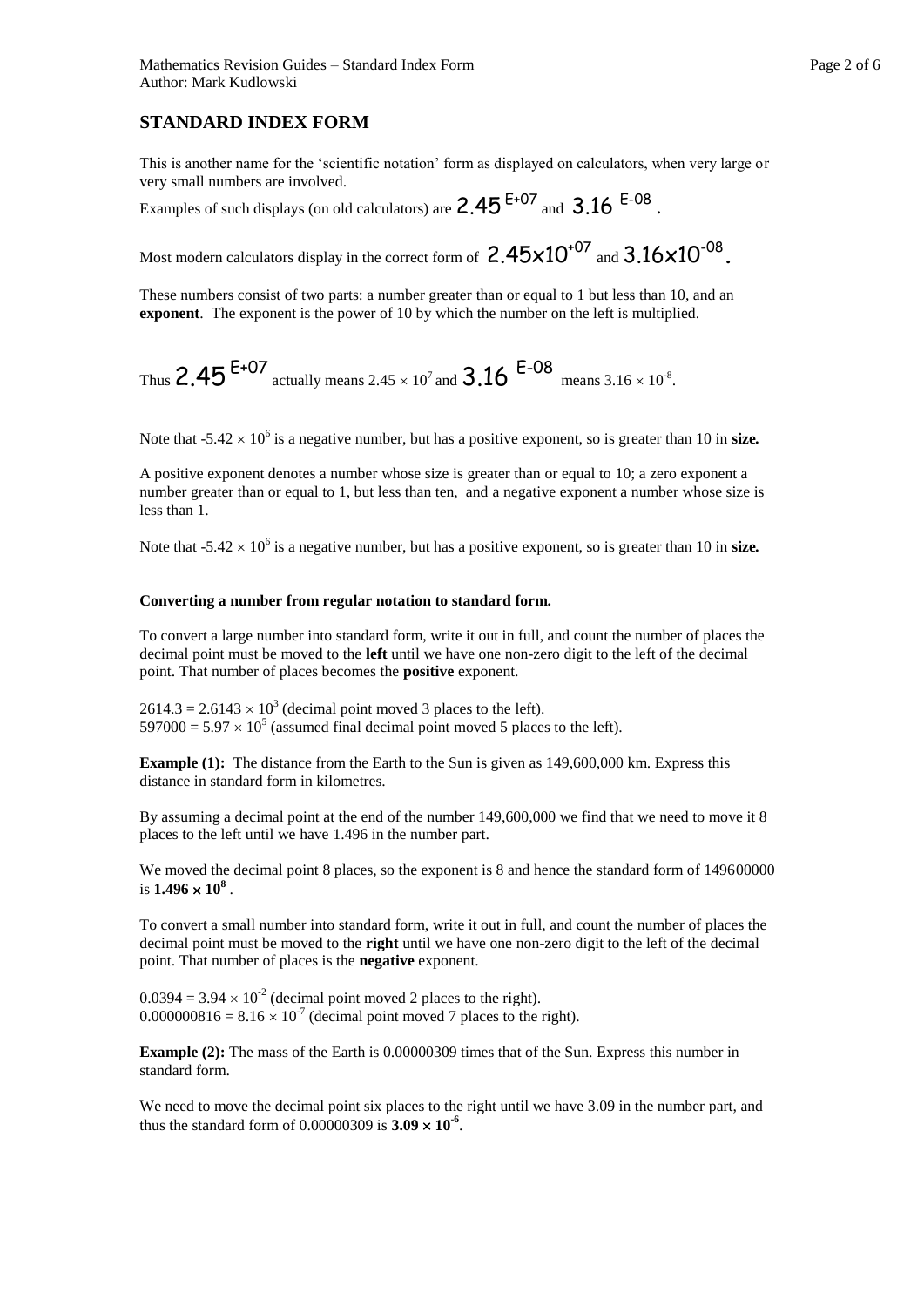#### **Converting a number from standard form to regular notation.**

If the exponent is positive (i.e. we have a large number), write out the number portion and move the decimal point to the **right** by the number of places given in the exponent, inserting extra zeros at the end of the number when necessary.

 $4.679 \times 10^2 = 467.9$  (decimal point moved 2 places right)  $6.231 \times 10^3$  = 6231 (decimal point moved 3 places right, and "dropped")  $5.137 \times 10^4 = 51370$  (decimal point moved 4 places right, with an extra 0 inserted)

**Example (3):** The volume of the Earth is  $1.083 \times 10^{12}$  cubic kilometres. Express this value as an ordinary number.

After the decimal point has been moved 3 places right, the number part becomes 1083. There are still 9 decimal places of the 12 to go, so we have to tag 9 extra zeros to the end of the number 1083.

## $\therefore$  1.083  $\times$  10<sup>12</sup> = 1,083,000,000,000

It is worth noting that, for a large number, the number of digits (before any decimal point, if there is one), is one more than the positive exponent of that same number when written in standard form.

Thus  $1.083 \times 10^{12}$  or  $1.083,000,000,000$  has 13 digits in it, and  $4.679 \times 10^{2} = 467.9$  has three (before the decimal point).

If the exponent is negative (i.e. we have a small number), write out the number portion and move the decimal point to the **left** by the number of places given in the exponent, inserting extra zeros immediately after the decimal point when necessary.

 $4.17 \times 10^{-1} = 0.417$  (decimal point moved 1 place left)  $7.38 \times 10^{-2} = 0.0738$  (decimal point moved 2 places left, with an extra 0 inserted )  $2.156 \times 10^{-4} = 0.0002156$  (decimal point moved 4 places left, with three extra zeros inserted)

**Example (4):** The wavelength of the light from a sodium street lamp is  $5.89 \times 10^{-7}$  metres. Express this value as an ordinary number.

After the decimal point has been moved one place left, the number part becomes 0.589. There are still 6 decimal places of the 7 to go, so we have to tag 6 extra zeros between the decimal point and the digit 5.

## $\therefore$  5.89  $\times$  10<sup>-7</sup> = 0.000 000 589

It is also worth noting that, for a small number, the number of zeros between the decimal point and the first non-zero digit is one less than the negative exponent of that same number in standard form.

Thus  $5.89 \times 10^{-7} = 0.000\,000\,589$  has 6 zeros between the decimal point and the first nonzero digit (the 5), and  $2.156 \times 10^{-4} = 0.0002156$  has 3 zeros after the decimal point but before the digit 2.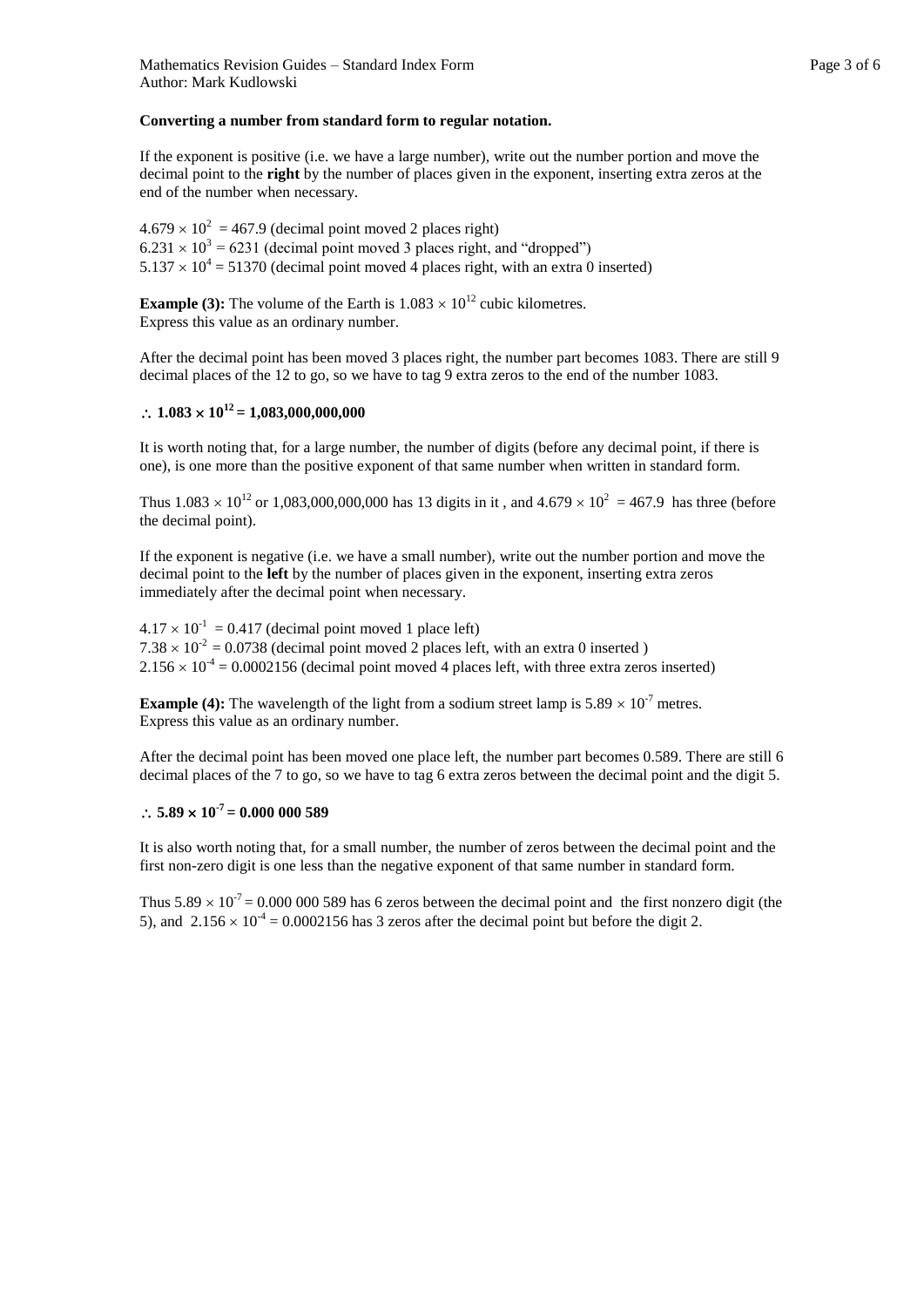#### **Standard Form Arithmetic.**

Standard form lends itself well to multiplication, division, and power problems.

Because a number in standard form includes an exponent, i.e. a power of 10, we can use the laws of indices by treating the 'number' parts and 'exponent' parts separately.

**Examples (5):** Evaluate the following, using standard form throughout:

i)  $(4 \times 10^3) \times (2 \times 10^5)$ ; ii)  $(6 \times 10^7) \div (3 \times 10^2)$ ; iii)  $(2 \times 10^3)^2$ 

In Part i) we can multiply the number parts to give  $4 \times 2 = 8$  and the exponents to give  $10^3 \times 10^5 = 10^8$ . We then combine the intermediate results to give  $8 \times 10^8$ . (Recall the index law: addition of powers corresponds to multiplication of numbers.)

In Part ii) we divide the number parts to give  $6 \div 3 = 2$  and the exponents to give  $10^7 \div 10^2 = 10^5$ . Combining the intermediate results gives  $2 \times 10^5$ . (Recall the index law: subtraction of powers corresponds to division of numbers.)

In Part iii) we square the number parts to give  $2^2 = 4$  and the exponents to give  $(10^3)^2 = 10^6$ . Combining the intermediate results gives  $4 \times 10^6$ . (Recall: doubling the powers corresponds to squaring numbers).

The examples above were chosen for simplicity, but sometimes a little adjustment is necessary.

**Example (6):** Evaluate the following, using standard form throughout:

i)  $(8 \times 10^7) \times (6 \times 10^4)$ ; ii)  $(5 \times 10^4) \div (8 \times 10^7)$ ; iii)  $(5 \times 10^4)$ <sup>3</sup>

In Part i) we multiply the number parts to give  $8 \times 6 = 48$  and the exponents to give  $10^7 \times 10^{-4} = 10^3$ . Combining the intermediate results, we have  $48 \times 10^3$ , but this result is not *quite* in standard form because 48 is not between 1 and 10.

We therefore re-express the result as  $48 \times 10^3 = 4.8 \times 10 \times 10^3 = 4.8 \times 10^4$ , which this time is in correct standard form.

In Part ii) we divide the number parts to give  $5 \div 8 = 0.625$  and the exponents to give  $10^4 \div 10^7 = 10^{-3}$ . Combining the intermediate results, we have  $0.625 \times 10^{-3}$ , but again this is not standard form because 0.625 is not between 1 and 10.

We therefore re-express the result as  $0.625 \times 10^{-3} = 6.25 \times 10^{-1} \times 10^{-3} = 6.25 \times 10^{-4}$ , which is correct standard form.

In Part iii) we cube the number parts to give  $5^3 = 5$  and the exponents to give  $(10^4)^3 = 10^{12}$ . Combining the intermediate results gives  $125 \times 10^{12}$ , or  $1.25 \times 10^{2} \times 10^{12} = 1.25 \times 10^{14}$ .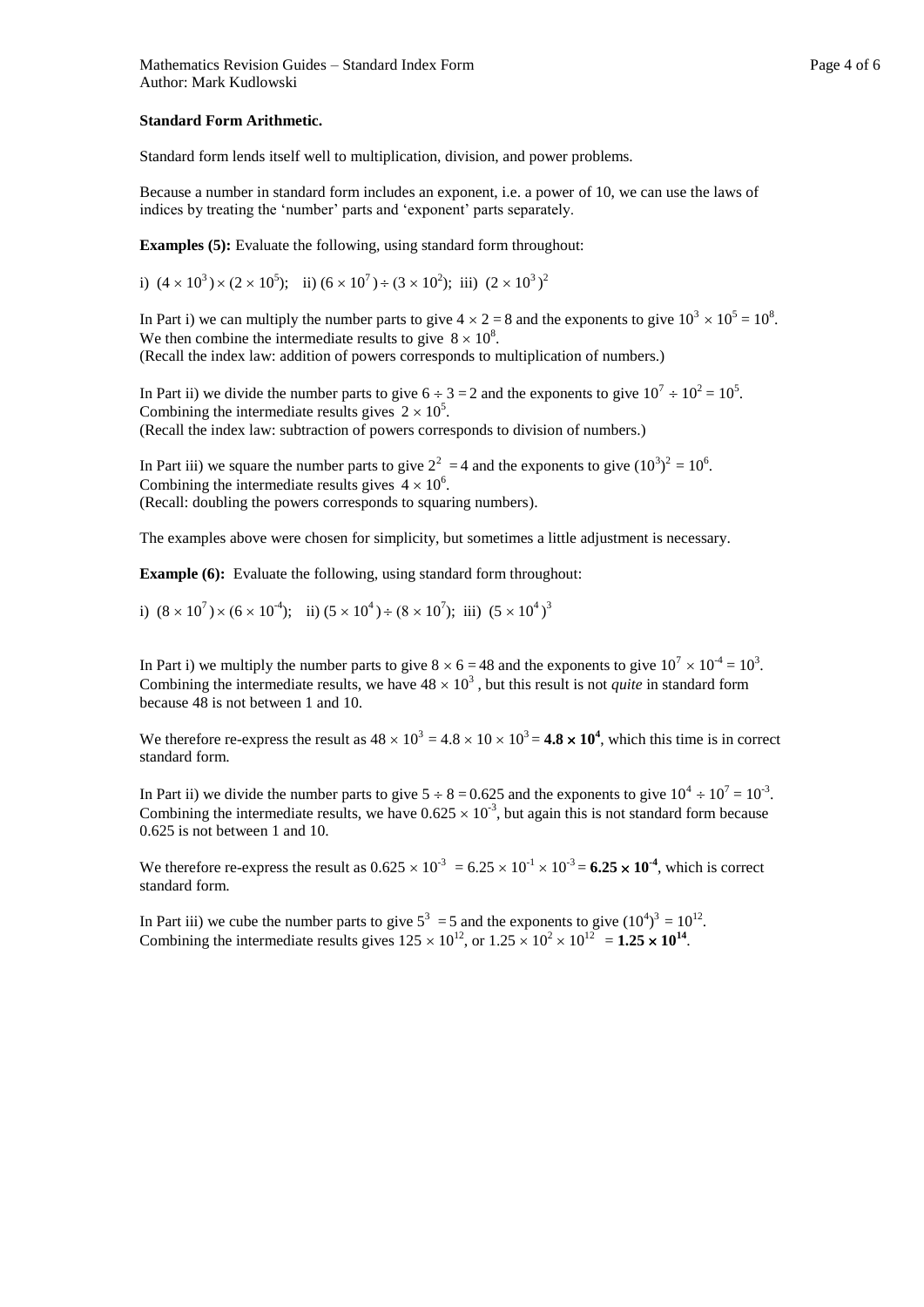Mathematics Revision Guides – Standard Index Form Page 5 of 6 Author: Mark Kudlowski

**Examples (7):** Evaluate the following in standard form:

i) 
$$
\sqrt{9 \times 10^8}
$$
; ii)  $\sqrt{6.4 \times 10^{11}}$ ; iii)  $\frac{1}{5 \times 10^6}$ 

In i) both the number and exponent are perfect squares, so we can simply use the surd laws and the law of fractional powers:

$$
\sqrt{9 \times 10^8} = \sqrt{9} \times \sqrt{10^8} = 3 \times 10^4
$$
. (Halve the indices to take square roots.)

In ii) the exponent is odd, so we must put the expression into a form where the exponent is even;

$$
\sqrt{6.4 \times 10^{11}} = \sqrt{64 \times 10^{10}} = 8 \times 10^5.
$$

In iii) we redefine the fraction as  $\frac{1}{5 \times 10^6}$ 1  $\frac{1}{\times 10^6} = \frac{1}{5} \times \frac{1}{10^6}$ 1 5  $\frac{1}{x} \times \frac{1}{x}$  and use the law of negative powers to obtain 1

$$
\frac{1}{5 \times 10^6} = 0.2 \times 10^{-6}
$$
, adjusting to  $2 \times 10^{-7}$ .

Note: 
$$
\frac{1}{10^6} = 10^{-6}
$$
.